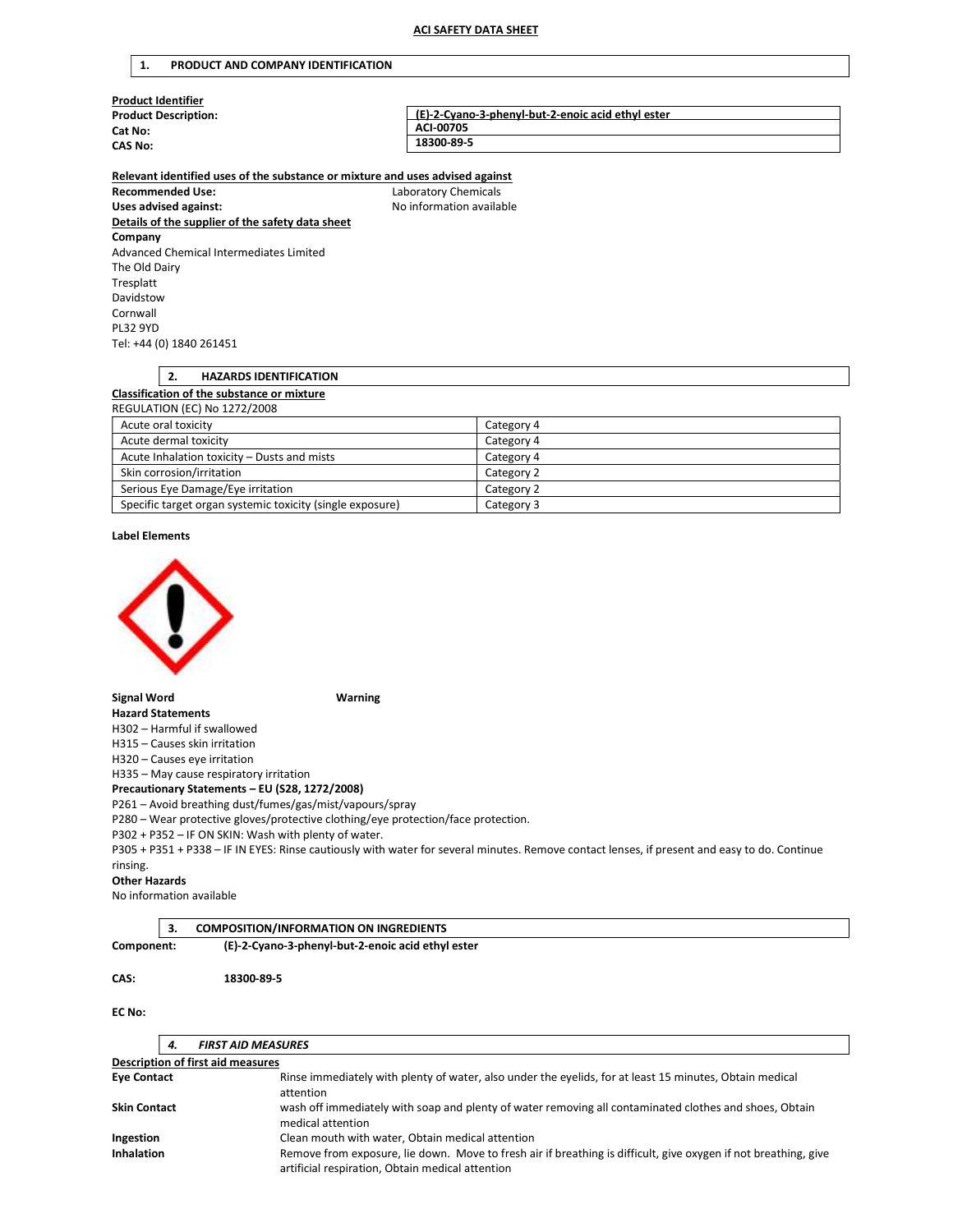# 5. FIRE-FIGHTING MEASURES

# Extinguishing media

Suitable Extinguishing Media Water spray Carbon dioxide (CO2) Dry chemical foam Extinguishing media which must not be used for safety reasons No information available Special hazards arising from the substance or mixture Thermal decomposition can lead to release of irritating gases and vapours Advice for fire-fighters As in any fire, wear self-contained breathing apparatus pressure-demand, MSHA/NIOSH (approved or equivalent) and full protective gear. 6. ACCIDENTAL RELEASE MEASURES Personal precautions, protective equipment and emergency procedures

Ensure adequate ventilation Environmental precautions Prevent further leakage or spillage if safe to do so Methods and material for containment and cleaning up Sweep up or spillage and collect in suitable container for disposal. Use suitable absorbent if required. Do not let this chemical enter the environment 7. HANDLING AND STORAGE

# Precautions for Safe Handling

Avoid contact with skin and eyes. Do not breathe dust. Do not breathe vapours or spray mist. Do not ingest Conditions for Safe Storage, including any incompatibilities

#### Keep in a dry, cool and well-ventilated place. Keep container tightly closed.

|                                | <b>EXPOSURE CONTROLS/PERSONAL PROTECTION</b><br>- 8. |  |                          |  |
|--------------------------------|------------------------------------------------------|--|--------------------------|--|
| <b>Control Parameters</b>      |                                                      |  |                          |  |
| <b>Exposure limits</b>         |                                                      |  | Not applicable           |  |
| Derived No Effect Level (DNEL) |                                                      |  | No information available |  |

Predicted No Effect Concentration Noinformation available (PNEC)

# Exposure Controls

Engineering Measures Ensure adequate ventilation, especially in confined areas. Ensure that eyewash stations and safety showers are close to workstation location.

# Personal Protective Equipment

- 1. Eye protection Goggles<br>
2. Hand protection Protective
	- Hand protection **Protective gloves**

3. Skin and body protection Wear appropriate protective gloves and clothing to prevent skin exposure<br>4. Respiratory protection Follow the OSHA respirator regulations found in 29 CFR 1910.134 OR Europ Follow the OSHA respirator regulations found in 29 CFR 1910.134 OR European Standard EN 149. Use a NIOSH/MSHA or European Standard EN 149 approved respirator if exposure limits are exceeded or if irritation or other symptoms are experienced.

# Environmental Exposure Controls Noinformation available

Hygiene Measures **Handle in accordance with good industrial hygiene practice Handle** in accordance with good industrial hygiene practice

# 9. PHYSICAL AND CHEMICAL PROPERTIES

| <b>Physical State</b>      | Liguid      |
|----------------------------|-------------|
| Appearance                 | Pale yellow |
| <b>Boiling Point/Range</b> |             |
| <b>Melting Point/Range</b> |             |
| <b>Flash Point</b>         |             |
| <b>Molecular Formula</b>   | C13H13NO2   |
| <b>Molecular Weight</b>    | 215.25      |
|                            |             |

# 10. STABILITY AND REACTIVITY

# **Reactivity** Chemical Stability Stable under normal conditions Possibility of Hazardous Reactions Hazardous Polymerization **No information available** Hazardous Reactions **No information available** Conditions to Avoid Incompatible products. Heat. Incompatible Materials Acids, bases, strong oxidizing agents, strong reducing agents, Hazardous Decomposition Products In combustion emits toxic fumes.